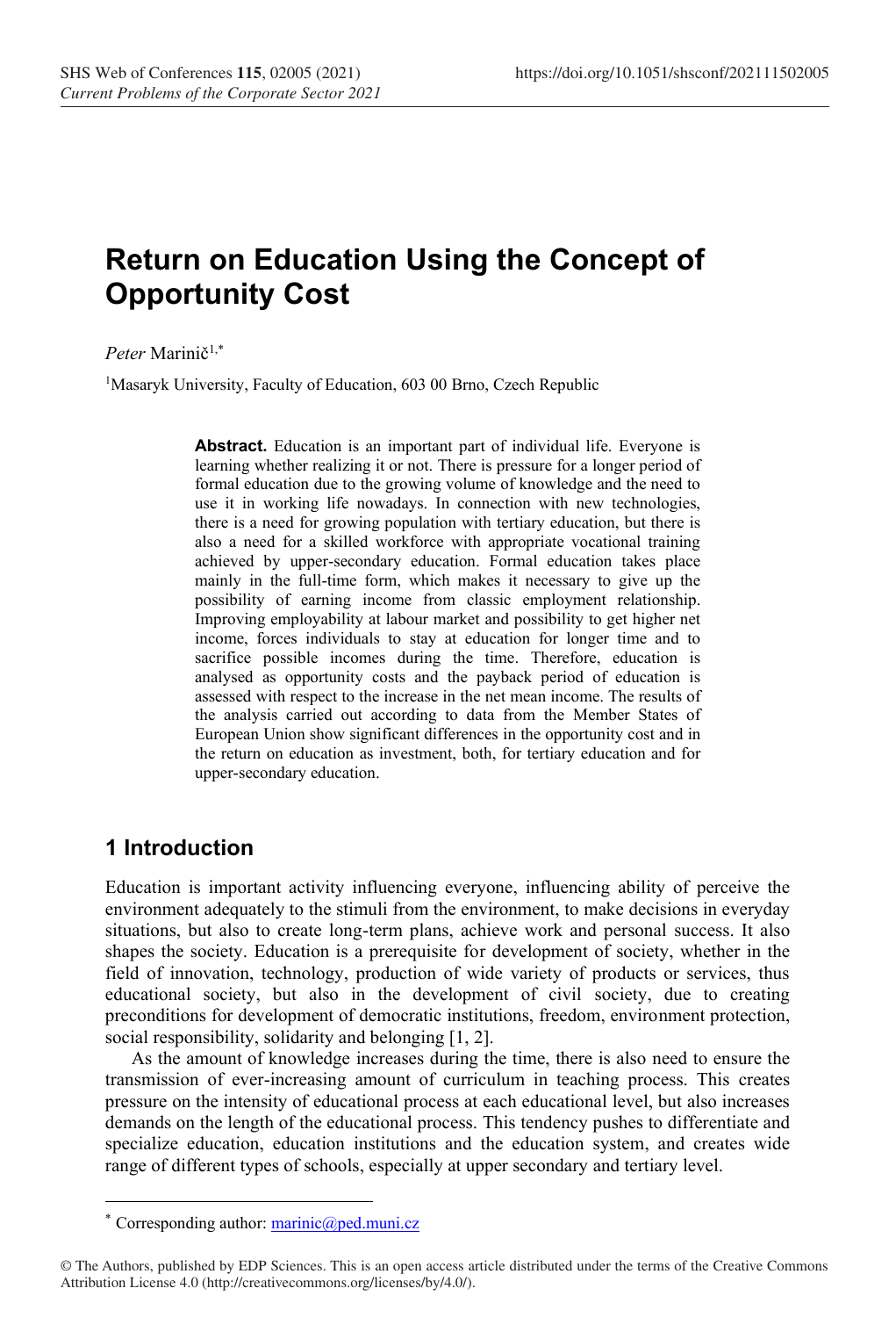The changes in the educational structure of active population, thus people from 15 to 64 years of age, according to the completed educational level is in figure 1. There is proportion of primary, upper-secondary, and tertiary education displayed for analysed countries, mostly the Member States of European Union. The educational structure of countries differs, but there is clear tendency of increasing proportion of people with completed higher than primary education when comparing the situation in 2008 to 2018.

| Lithuania                | 660                      | 955                      | 213              | Czechia                  | 920       | 5316                     | 1174                             |
|--------------------------|--------------------------|--------------------------|------------------|--------------------------|-----------|--------------------------|----------------------------------|
| Czechia                  | 1491                     | 4554                     | 833              | Slovakia                 | 480       | 2727                     | 685                              |
| Poland                   | 6521                     | 14191                    | 3229             | Lithuania                | 550       | 1218                     | 402                              |
| Slovakia                 | 826                      | 2382                     | 540              | Poland                   | 4346      | 16762                    | 5157                             |
| Latvia                   | 365                      | 664                      | 186              | Estonia                  | 255       | 463                      | 184                              |
| Slovenia                 | 388                      | 742                      | 222              | Switzerland              | 1474      | 2640                     | 1051                             |
| Estonia                  | 303                      | 399                      | 142              | Slovenia                 | 270       | 842                      | 311                              |
| Switzerland              | 2108                     | 2516                     | 963              | Germany                  | 11520     | 30362                    | 12008                            |
| Finland                  | 1274                     | 1542                     | 605              | Latvia                   | 306       | 836                      | 337                              |
| Montenegro               | 86                       | 258                      | 78               | Austria                  | 834       | 3352                     | 1364                             |
| Croatia                  | 592                      | 1594                     | 503              | Finland                  | 1062      | 1568                     | 883                              |
| Austria                  | 1748                     | 2964                     | 1096             | Hungary                  | 1111      | 3916                     | 1745                             |
| Germany                  | 13429                    | 29447                    | 10472            | Croatia                  | 392       | 1739                     | 744                              |
| Hungary                  | 1384                     | 3698                     | 1288             | Sweden                   | 1611      | 2816                     | 1568                             |
| Sweden                   | 2343                     | 2652                     | 1324             | Norway                   | 940       | 1325                     | 845                              |
| U.K.                     | 16036                    | 16740                    | 8045             | Bulgaria                 | 977       | 2728                     | 1465                             |
| Bulgaria                 | 1125                     | 2430                     | 976              | U.K.                     | 11283     | 17414                    | 10553                            |
| Cyprus                   | 224                      | 220                      | 124              | Romania                  | 1607      | 8899                     | 4537                             |
| Serbia                   | 931                      | 2605                     | 1028             | Cyprus                   | 163       | 202                      | 159                              |
| Ireland                  | 1252                     | 1177                     | 664              | EU (28)                  | 70029     | 154466                   | 106675                           |
| Norway                   | 1296                     | 1336                     | 826              | France                   | 9846      | 16791                    | 13095                            |
| France                   | 13355                    | 17426                    | 9946             | Netherlands              | 2881      | 4486                     | 3597                             |
| EU (28)                  | 93189                    | 149083                   | 82899            | Belgium                  | 2011      | 2688                     | 2374                             |
| Romania                  | 2002                     | 7526                     | 3402             | Ireland                  | 934       | 1103                     | 950                              |
| Belgium                  | 2622                     | 2749                     | 1918             | Denmark                  | 920       | 1439                     | 1174                             |
| Netherlands              | 3604                     | 4468                     | 2840             | Euro area (19)           | 46861     | 93438                    | 78559                            |
| Denmark                  | 1165                     | 1476                     | 958              | Luxembourg               | 76        | 126                      | 117                              |
| Greece                   | 1890                     | 2981                     | 1960             | Greece                   | 1457      | 2983                     | 2926                             |
| Euro area (19)           | 60531                    | 94222                    | 62342            | N. Macedonia             | 158       | 666                      | 610                              |
| Iceland                  | 80                       | 76                       | 64               | Iceland                  | 52        | 65                       | 86                               |
| Luxembourg               | 151                      | 135                      | 109              | Italy                    | 4902      | 15278                    | 18533                            |
| N. Macedonia             | 255                      | 736                      | 456              | Spain                    | 8392      | 7182                     | 15472                            |
| Italy                    | 6605                     | 16441                    | 15542            | Malta                    | 34<br>65  |                          | 185                              |
| Spain                    | 10262                    | 7596                     | 12323            | Turkey                   | 1360 9153 |                          | 32475                            |
| Malta                    | 80                       | 106                      | 140              | Portugal                 | 889 1168  |                          | 4979                             |
| Portugal                 | 1492                     | 1830                     | 3302             | Serbia                   |           |                          |                                  |
| Turkey                   | 9289 10959               | 33396                    |                  | Montenegro               |           |                          |                                  |
| $-20%$                   | 0%<br>20%                | 40%<br>60%               | 80%<br>100%      | $-20%$                   | 0%<br>20% | 40%<br>60%               | 80%<br>100%                      |
| $\blacksquare$ ISCED 5-8 | $\blacksquare$ ISCED 3-4 | $\blacksquare$ ISCED 0-2 | n/a              | $\blacksquare$ ISCED 5-8 |           | $\blacksquare$ ISCED 3-4 | $\blacksquare$ ISCED 0-2<br>∣n/a |
|                          |                          |                          | <b>Year 2018</b> |                          |           |                          | <b>Year 2008</b>                 |

**Fig. 1.** Structure of the population (15-64 years) according to completed education level.

# **2 Methodology**

All these aspects are considered by individuals when choosing their educational paths. This choice usually takes place at the end of primary education level, when choosing the next upper secondary education level. However, it is not uncommon for future direction of educational path to be decided in early childhood, or, conversely, that even at the end of primary education level or even at the end of upper secondary education level, in case of choosing the general education orientation, it is not definitely decided.

Many variables affect the decision-making process about educational path. It could be family traditions and preferences of certain professions, the possibility of achieving social status associated with certain professions, or perspective of promising earnings associated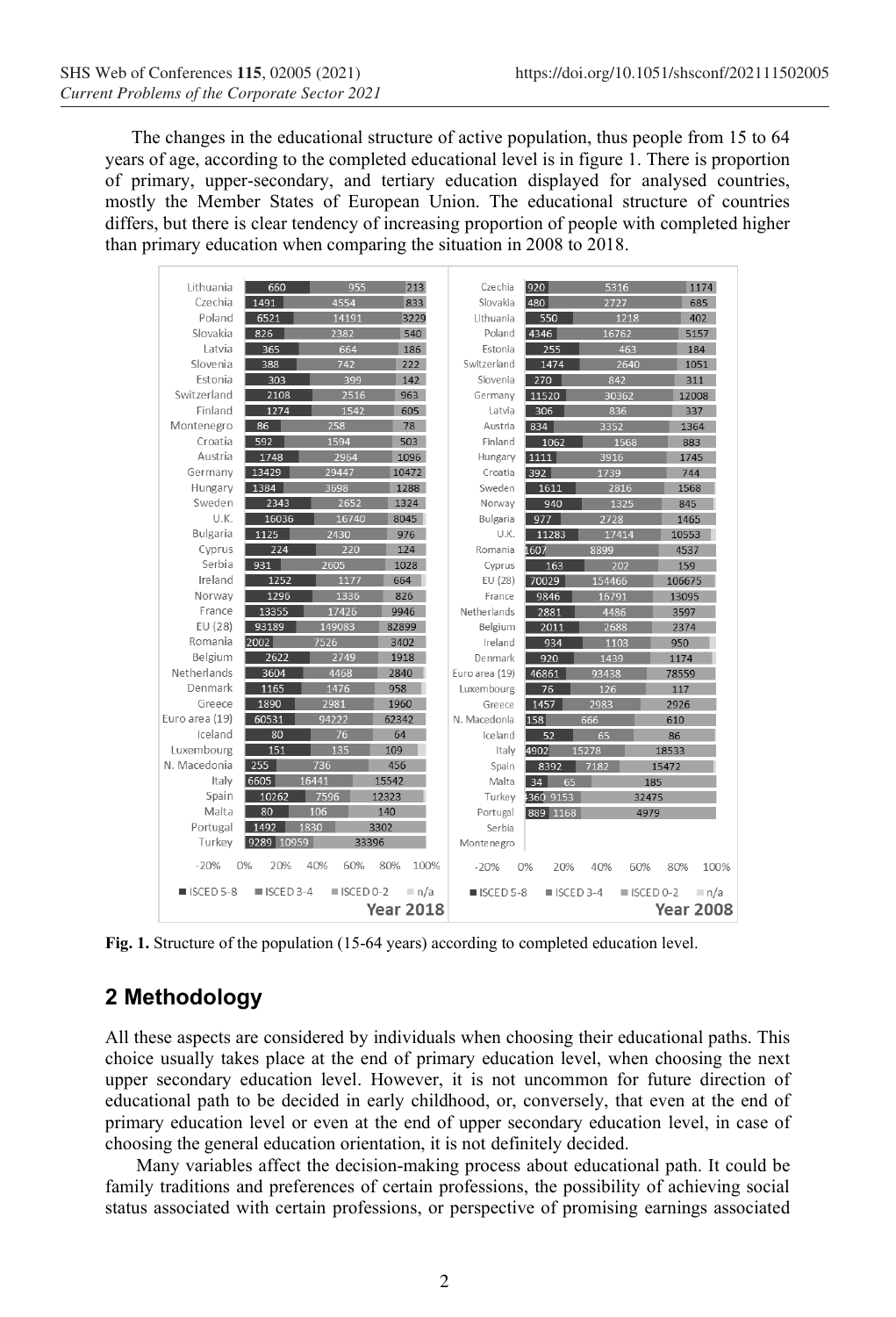.

with the chosen profession. The analysis of the justification of the last-mentioned motive is the aim of the paper [3].

There are several approaches to the analysis of the economic effects of the education. The classical approach to assessing the impact of education on individual's economic situation typically focuses on the completion of tertiary education level. The approach to these impacts has been developing for several decades and there are studies from international organizations as well [4-10]. The consider particularly the effect of education on the potential of higher earnings and lower unemployment, respectively higher employability, of graduates of tertiary education, in various lengths of evaluations. Thus, there is a certain volume of educational benefits expressed by money. The studies also consider the need to devote certain time to the education process, considered as costs associated with education, even in relation to the loss of earnings from employment in the labour market due to devoting to education.

The paper uses this approach of opportunity costs in a simple way, but analysis not only the tertiary education but also the upper-secondary education is provided. The time spend in the upper-secondary and tertiary education is taken as the loss of opportunity to earn mean net income from the employment with adequate educational level. Thus, for the uppersecondary education the net mean income of the primary educated employee is considered for the 4 years period assumed as the proper time for upper-secondary education process. And for the tertiary education the net mean income of upper-secondary educated employee for the 5 years period was assumed.

The opportunity costs were then compared to the difference of net mean incomes of the appropriate educated employees, thus the difference between the primary educated and upper-secondary educated employee and the difference between the tertiary and uppersecondary educated employee. The return rate is the result of this approach which can be marked as the return on investment in education.

#### **3 Economic effects of education – Data and its analysis**

In the analysis the net mean income according to completed education level is used. The first part of table 1 presents the results of this variables in the year 2008 and 2018. The typical structure of the net mean incomes is increasing with the increase of completed education level, which is understandable. Interestingly, although net mean income is rising in many countries, it is possible to identify EU Member States where the net mean incomes has fallen. The impact of economic crisis after 2008 has probably manifested itself, and it has affected some EU countries quite significantly.

Second part of the table 1 shows the results of the analysis of opportunity costs and return rate for upper-secondary education. It shows that there is higher net mean income of the upper-secondary educated employee that that with the completed primary education. The opportunity costs of upper-secondary education vary in the unit tens of thousands and the return rate in units of per cent. The average opportunity costs of upper-secondary education for European union are  $661,048$  with the return rate 4.99 % in 2018. The highest return rate is for Bulgaria (20.85 % with OC  $E10,028$ ) and Romania (16.73 % with OC  $\epsilon$ 9,312), the lowest return rate is for Iceland (1.41 % with OC  $\epsilon$ 164.444) or Finland (1.77 % with OC  $E97,460$ ).

The third part of the table shows the results for tertiary education using the same approach. There is also positive difference in net mean income for all countries. The average opportunity costs in European Union are €91,545 with the return rate 9.25 % in 2018. The highest return rate is in Romania (17.07 % with OC  $E19,430$ ) and Bulgaria (15.8 % with OC  $\epsilon$ 22,990), the lowest for Sweden (2.17 % with OC  $\epsilon$ 239,655).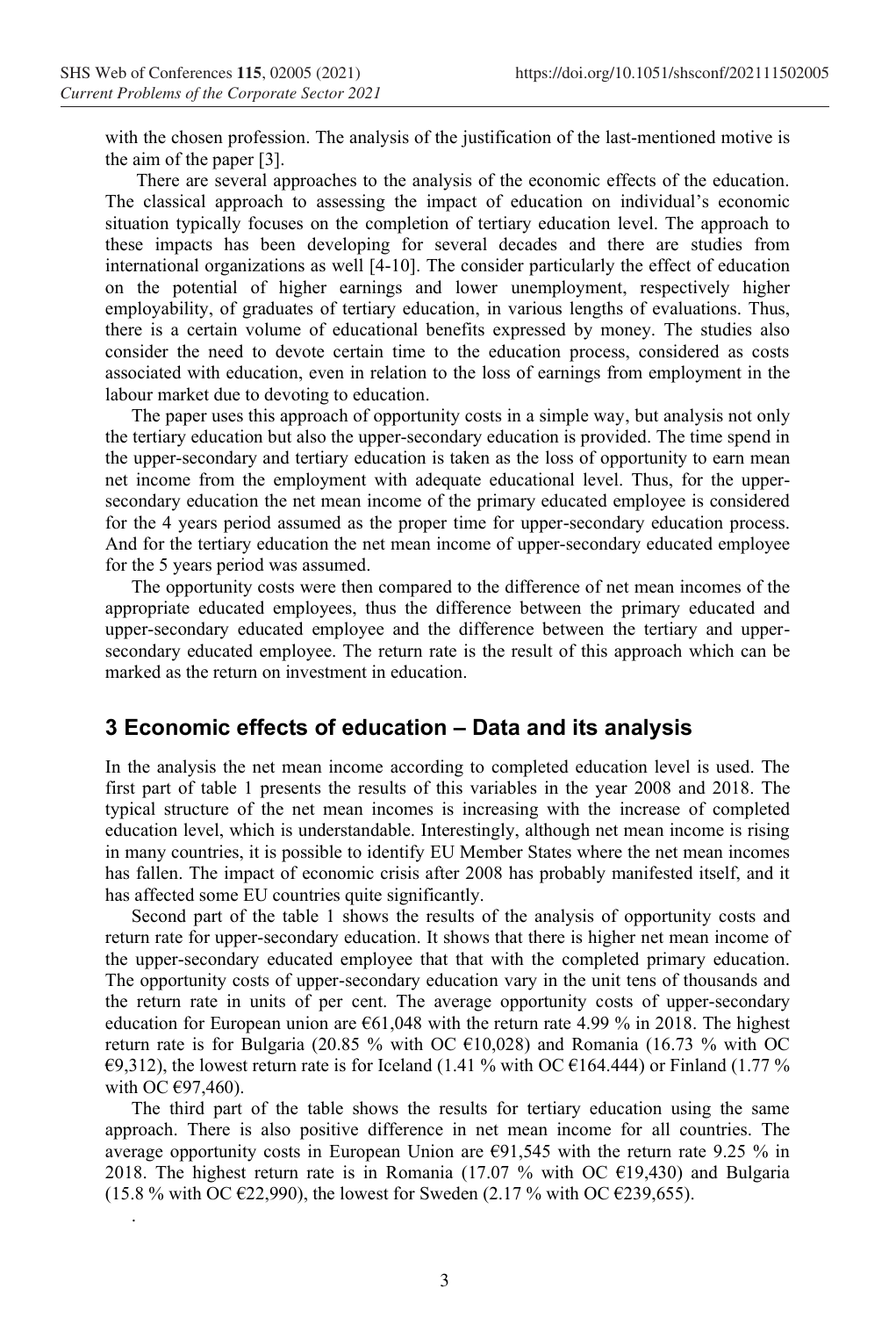|                                                |                      |                         | Mean Net Income         |                                                               |              |                                 |                    |                    |                      |             | <b>Upper Secondary Education</b> |                                 |                                 |             |                    |                      |             | Tertiary Education              |                                 |                                 |
|------------------------------------------------|----------------------|-------------------------|-------------------------|---------------------------------------------------------------|--------------|---------------------------------|--------------------|--------------------|----------------------|-------------|----------------------------------|---------------------------------|---------------------------------|-------------|--------------------|----------------------|-------------|---------------------------------|---------------------------------|---------------------------------|
|                                                |                      | 2018                    |                         |                                                               | 2008         |                                 |                    |                    | 2018                 |             |                                  | 2008                            |                                 |             |                    | 2018                 |             |                                 | 2008                            |                                 |
|                                                | ISCED <sub>0-2</sub> | $ISCHD$ 3-4             | ISCED 5-8               | ISCED <sub>0-2</sub>                                          | 34<br>ISCED: | ISCED <sub>5-8</sub>            |                    | Difference<br>Mean | Opportunity<br>Costs | Return Rate | Difference<br>Mean               | Opportunity<br>Costs            | Return Rate                     |             | Difference<br>Mean | Opportunity<br>Costs | Return Rate | Difference<br>Mean              | Opportunity<br>Costs            | Return Rate                     |
| EU (28)                                        | 15,262               |                         |                         |                                                               | å            |                                 | EU (28)            | 3,047              | 61,048               | 4.99%       |                                  |                                 | $\mathbf{n}^{\prime}\mathbf{a}$ | EU (28)     | 8,469              | 91,545               | 9.25        |                                 |                                 |                                 |
| EA (19)                                        | 16,149               | $\frac{18,309}{21,228}$ | $\frac{26,778}{28,404}$ | $\frac{n/a}{15,568}$                                          | 19381        | $\frac{n}{25,820}$              | EA (19)            | 5,079              | 64,596               | $7.86\%$    | 3,813                            | 62272                           | $6.12~\%$                       | EA (19)     | 7,176              | 106,140              | 6.76%       | 6,439                           | 96,905                          | $6.64\%$                        |
| Belgium                                        | 19,418               | 24,855                  | 32,448                  | 16,849                                                        | 20,138       | 26,832                          | Belgium            | 5,437              | 77,672               | $7.00\%$    | 3,289                            | 67,396                          | 4.88 %                          | Be lgium    | 7,593              | 124,275              | 6.11%       | 6,694                           | 100,690                         | $6.65\%$                        |
| Bulgaria                                       | 2,507                | 4,598                   | 8230                    | 2,023                                                         | 2995         | 4,083                           | Bulgaria           | 2,091              | 10,028               | $20.85\,\%$ | 972                              | 8,092                           | 12.01%                          | Bulgaria    | 3,632              | 22,990               | 15.80%      | 1,088                           | 14,975                          | 7.27%                           |
| Czechia                                        | 7,924                | 10,400                  | 13,429                  | 5,577                                                         | 7,082        | 9,637                           | Czechia            | 2,476              | 31,696               | 7.81%       | 1,505                            | 22,308                          | 6.75%                           | Czechia     | 3,029              | 52,000               | 5.83 %      | 2,555                           | 35,410                          | $7.22\%$                        |
| Dennar                                         | 30,684               | 33,095                  | 39,862                  | 24,660                                                        | 26,871       | 31,664                          | Dennark            | 2,411              | 22,736               | 1.96%       | 2,211                            | 98,640                          | 2.24%                           | Denmark     | 6,767              | 65,475               | 4.09%       | 4,793                           | 134,355                         | 3.57%                           |
| Germany                                        | 19,276               | 23,869                  | 32,485                  | 17,556                                                        | 20,661       | 27,087                          | Germany            | 4,593              | 77,104               | 5.96%       | 3,105                            | 70,224                          | 4.42 %                          | Germany     | 8,616              | 119,345              | $7.22\%$    | 6,426                           | 103,305                         | $6.22\%$                        |
| Estonia                                        | 9,370                | 11,164                  | 15,515                  | 5,396                                                         | 6240         | 8,762                           | Estonia            | 1,794              | 37,480               | 4.79%       | ₹                                | 21,584                          | 3.91%                           | Estonia     | 4,351              | 55,820               | 7.79%       | 2,522                           | 31,200                          | $8.08\,\%$                      |
| Ireland                                        | 21,948               | 27,719                  | 35,305                  | 21,817                                                        | 26,932       | 37,783                          | Ireland            | 5,771              | 87,792               | 6.57%       | 5,115                            | 87,268                          | 5.86%                           | Ireland     | 7,586              | 138,595              | 5.47%       | 10,851                          | 134,660                         | $8.06\,\%$                      |
| Greece                                         | 6,896                | 8,524                   | 12,320                  | 9.971                                                         | 12,787       | 19,278                          | Greece             | $1,628$            | 27,584               | $5.90\,\%$  | 2,816                            | 39,884                          | $7.06~\%$                       | Greece      | 3,796              | 42,620               | 8.91%       | 6,491                           | 63,935                          | 10.15%                          |
| Spain                                          | 12,833               | 16,233                  | 22,886                  | 13,862                                                        | 17221        | 22,653                          | Spain              | 3,400              | 51,332               | $6.62\%$    | 3,359                            | 55,448                          | $6.06\%$                        | Spain       | 6,653              | 81,165               | $8.20\,\%$  | 5,432                           | 86,105                          | $6.31\%$                        |
| France                                         | 21,580               | 23,399                  | 31,144                  | 19,382                                                        | 22,108       | 28,607                          | France             | 1,819              | 86,320               | $2.11\%$    | 2,726                            | 77,528                          | $3.52\ \%$                      | France      | 7,745              | 116,995              | $6.62\%$    | 6,499                           | 110,540                         | 5.88%                           |
| Croatia                                        | 5,433                | $7.381\,$               | 11,008                  |                                                               | n/a          | $\mathbf{n}^{\prime}\mathbf{a}$ | Croatia            | 1,948              | 21,732               | $8.96\,\%$  | $\mathbf{n}^{\prime}\mathbf{a}$  | n/a                             | n'a                             | Croatia     | 3,627              | 36,905               | 9.83 %      | n/a                             | n/a                             | n <sup>'a</sup>                 |
| $\ensuremath{\text{ln}}\ensuremath{\text{ly}}$ | 15,184               | 20,040                  | 27,117                  | $\frac{n/a}{15,354}$                                          | 19,534       | 26,500                          | Italy              | 4,856              | 60,736               | $8.00\,\%$  | 4,180                            | 61,416                          | $6.81~\%$                       | taly        | $7,077$            | 100,200              | $7.06\%$    | 6,966                           | 97,670                          | $7.13\,\%$                      |
| Cyprus                                         | 13,279               | 16,305                  | 22,894                  | 15,294                                                        | 18,803       | 25,859                          | Cyprus             | 3,026              | 53,116               | 5.70%       | 3,509                            | 61,176                          | 5.74%                           | Cyprus      | 6,589              | 81,525               | $8.08~\%$   | 7,056                           | 94,015                          | 7.51%                           |
| Latvia                                         | 6,022                | 8,077                   | 13,032                  | 4,473                                                         | 5910         | 9,229                           | Latvia             | 2,055              | 24,088               | $8.53\%$    | 1,437                            | 17,892                          | $8.03~\%$                       | Latvia      | 4,955              | 40,385               | 12.27%      | 3,319                           | 29,550                          | 11.23%                          |
| Lithuania                                      | 5,903                | $7,\!602$               | 12,242                  | 3,461                                                         | 4714         | 7,376                           | Lithuania          | $1,699$            | 23,612               | $7.20\%$    | 1,253                            | 13,844                          | $9.05\%$                        | Lithuania   | 4,640              | 38,010               | 12.21 %     | 2,662                           | 23,570                          | 11.29%                          |
| Luxembor                                       | 31,028               | 39,447                  | 50,352                  | 28,534                                                        | 34,475       | 51,107                          | Luxembourg         | 8,419              | 124,112              | $6.78\,\%$  | 5,941                            | 114,136                         | $5.21\%$                        | Luxembourg  | 10,905             | 197,235              | $5.53~\%$   | 16,632                          | 172,375                         | 9.65%                           |
| Hungary                                        | 4,329                | 6,166                   | 8,360                   | 3,763<br>10,573                                               | 4,817        | 7,086                           | Hungary            | 1,837              | 17,316               | $10.61\,\%$ | 1,054                            | 15,052                          | $7.00\,\%$                      | Hungary     | 2,194              | 30,830               | $7.12~\%$   | 2,269                           | 24,085                          | $9.42\%$                        |
| Malta                                          | 14,248               | 18,351                  | 25,238                  |                                                               | 13,672       | 17,281                          | Malta              | 4,103              | 56,992               | $7.20\%$    | 3,099                            | 42,292                          | 7.33%                           | Malta       | 6,887              | 91,755               | 7.51%       | 3,609                           | 68,360                          | 5.28%                           |
| Netherlands                                    | 23,271               | 25,597                  | 33,107                  | 19,721                                                        | 21,827       | 28,837                          | Vetherlands        | 2326               | 93,084               | $2.50\,\%$  | 2,106                            | 78,884                          | $2.67\,\%$                      | Vetherlands | 7,510              | 127,985              | 5.87%       | $7,\!010$                       | 109,135                         | $6.42\%$                        |
| Austra                                         | 22,412               | 27,750                  | 34,051                  | $18,002$                                                      | 22,793       | 28,108                          | Austria            | 5338               | 89,648               | $5.95\%$    | 4,791                            | $72,\!008$                      | $6.65\ \%$                      | Austria     | 6,301              | 138,750              | $4.54~\%$   | 5,315                           | 113,965                         | 4.66%                           |
| Poland                                         | 5,333                | 6,776                   | 10,193                  | 3,535                                                         | 4,692        | $8,127$                         | Poland             | 1,443              | 21,332               | $6.76\,\%$  | 1,157                            | 14,140                          | $8.18~\%$                       | Poland      | 3,417              | 33,880               | 10.09%      | 3,435                           | 23,460                          | 14.64%                          |
| Portuga                                        | 8,843                | 11,276                  | 16,399                  | 8,897                                                         | 12259        | 20,149                          | Portugal           | 2,433              | 35,372               | $6.88\,\%$  | 3,362                            | 35,588                          | 9.45%                           | Portugal    | 5,123              | 56,380               | $9.09\%$    | 7,890                           | 61,295                          | 12.87%                          |
| Romania                                        | 2,328                | 3,886                   | 7202                    | 1,624                                                         | 2,490        | 5,117                           | Romania            | 1,558              | 9,312                | 16.73%      | 866                              | 6496                            | 13.33 %                         | Romania     | 3,316              | 19,430               | $17.07~\%$  | 2,627                           | 12,450                          | 21.10%                          |
| Slovenia                                       | 11,455               | 13,455                  | 17,911                  | 9,652                                                         | 11,584       | 16,665                          | Slovenia           | 2,000              | 45,820               | 4.36%       | 1,932                            | 38,608                          | $5.00\,\%$                      | Slovenia    | 4,456              | 67,275               | $6.62~\%$   | 5,081                           | 57,920                          | 8.77%                           |
| Slovakia                                       | 5,647                | 8,212                   | 9,414                   | 427                                                           | 5,308        | $7,\!003$                       | Slovakia           | 2,565              | 22,588               | 11.36%      | $1,081$                          | 16,908                          | $6.39\%$                        | Slovakia    | 1,202              | 41,060               | $2.93\%$    | 1,695                           | 26,540                          | 6.39%                           |
| Finland                                        | 24,365               | 26,089                  | 35,161                  | 20,349                                                        | 21,125       | 29,490                          | Finland            | 1,724              | 97,460               | 1.77%       | $776$                            | 81,396                          | $0.95\%$                        | Finland     | 9,072              | (30,445)             | $6.95\%$    | 8,365                           | 105,625                         | $7.92\%$                        |
| Sweden                                         | 23,182               | 29,730                  | 32,959                  | 20,351                                                        | 22,300       | 26,310                          | Sweden             | 6,548              | 92,728               | $7.06\%$    | 1,949                            | 81,404                          | $2.39\%$                        | Sweden      | 3,229              | 148,650              | 2.17%       | 4,010                           | 111,500                         | $3.60\%$                        |
| Iceland                                        | 41,111               | 43,431                  | 49,559                  | 35,464                                                        | 37,380       | 46,735                          | lceland            | 2,320              | 64,444               | $1.41\%$    | 1,916                            | 141,856                         | $1.35\%$                        | celand      | 6,128              | 217,155              | $2.82~\%$   | 9,355                           | 186,900                         | 5.01%                           |
| Norway                                         | 36,117               | 42,608                  | 49,769                  | 31,284                                                        | 35,055       | 42,387                          | Norway             | 6491               | 44,468               | 4.49%       | 3,771                            | 125,136                         | $3.01\,\%$                      | Norway      | 7,161              | 213,040              | 3.36 %      | 7,332                           | 175,275                         | 4.18%                           |
| Switzerlan                                     | 38,207               | 47,931                  | 61,333                  | 26,364                                                        | 31,451       | 43,105                          | <b>Switzerland</b> | 9,724              | 52,828               | $6.36\%$    | 5,087                            | 05,456                          | $4.82~\%$                       | switzerland | 13,402             | 239,655              | $5.59\,\%$  | 11,654                          | 157,255                         | 7.41%                           |
| U.K.                                           | 20,007               | 23,837                  | 32,406                  | 16,885                                                        | 21,988       | 31,994                          | U.K.               | 3,830              | 80,028               | $4.79\,\%$  | 5,103                            | 67,540                          | 7.56 %                          | U.K.        | 8,569              | 119,185              | $7.19~\%$   | 10,006                          | 109,940                         | $9.10\%$                        |
| Montenegro                                     | 2,632                | 4,147                   | 6300                    |                                                               | ÷            | $\mathbf{n}^{\prime}\mathbf{a}$ | Montenegro         | 1,515              | 10,528               | 14.39%      | $\mathbf{n}'\mathbf{a}$          | $\mathbf{n}^{\prime}\mathbf{a}$ | $\mathbf{n}^{\prime}\mathbf{a}$ | Montenegro  | 2,153              | 20,735               | 10.38%      | å                               | n <sup>/a</sup>                 | °a                              |
| Macedonia                                      | 2,076                | 3,003                   | 4,072                   |                                                               | ိုး          | $_{\rm n/a}$                    | Macedonia          | 927                | 8,304                | 11.16%      | n <sup>'a</sup>                  | n <sup>'a</sup>                 | $\mathbf{n}^{\prime}\mathbf{a}$ | Macedonia   | 1,069              | 15,015               | 7.12%       | n <sup>'a</sup>                 | $\mathbf{n}^{\prime}\mathbf{a}$ | n <sup>'a</sup>                 |
| Serbia                                         | 1,941                | 2,950                   | 4502                    | $\frac{a}{b}$ $\frac{a}{c}$ $\frac{a}{d}$ $\frac{b}{d}$ 3,575 | å            | $\mathbf{n}^{\prime}\mathbf{a}$ | Serbia             | $1000$             | 7,764                | 13.00%      | $\frac{n}{a}$                    | $\mathbf{n}^{\prime}\mathbf{a}$ | $\mathbf{n}^{\prime}\mathbf{a}$ | Serbia      | 1,552              | 14,750               | 10.52 %     | $\mathbf{n}^{\prime}\mathbf{a}$ | ¦°a                             | $\mathbf{n}^{\prime}\mathbf{a}$ |
| Turkey                                         |                      | 5,475                   | 9392                    |                                                               | 5,495        | 9,470                           | <b>Turkey</b>      | 1,490              | 15,940               | $9.35\%$    |                                  | 14,300                          | 13.43%                          | Turkey      | 3,917              | 27,375               | 14.31 %     | 3,975                           | 27,475                          | $14.47\%$                       |

Table 1. Mean net income and chosen indicators of economic effects of education for upper secondary education and tertiary education.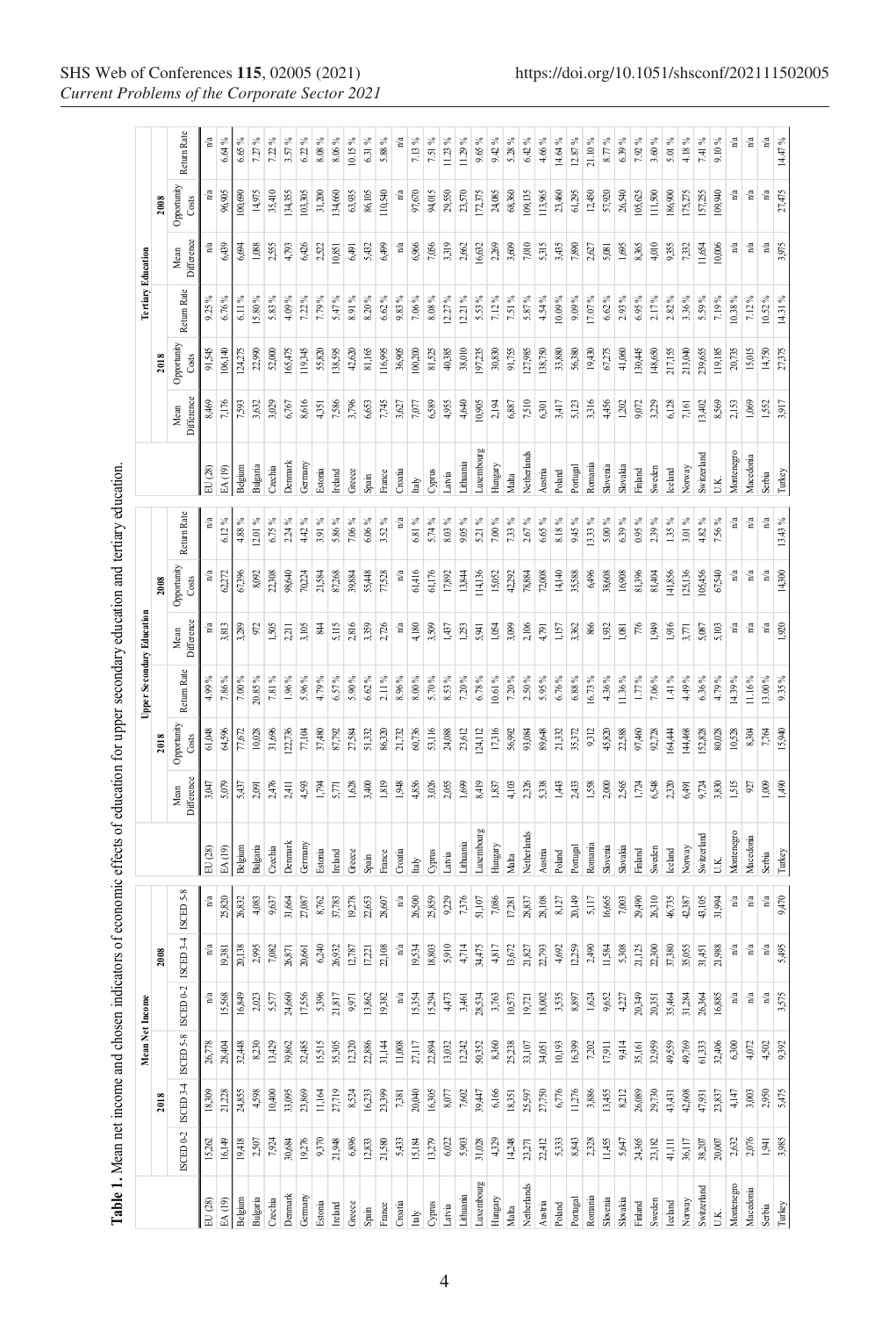

**Fig. 2.** Relationship between indicators of economic effectiveness of upper secondary education.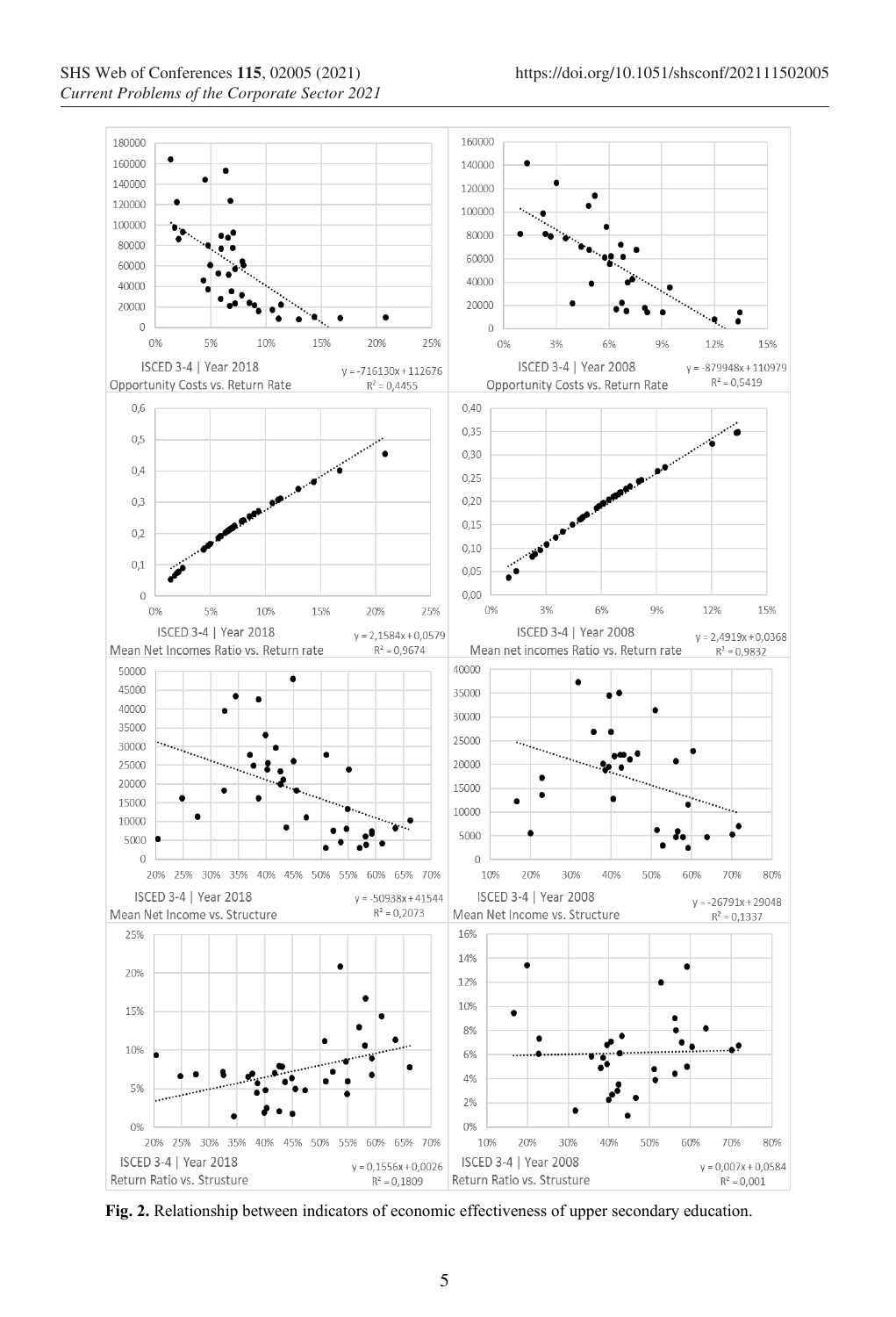

**Fig. 3.** Relationship between indicators of economic effectiveness of tertiary education.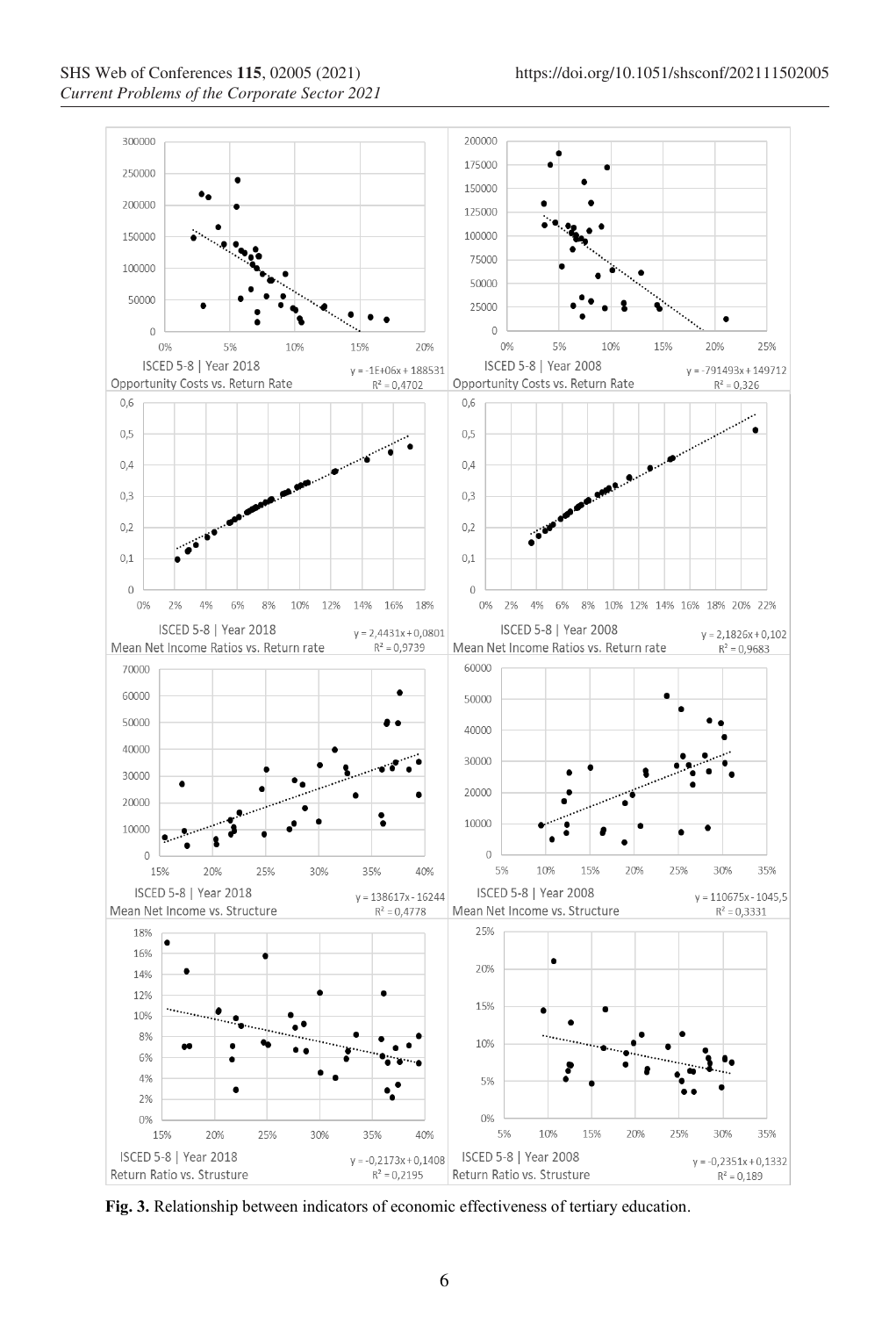Since the return rate is related to opportunity costs and net mean income difference by its construction, figures 2 and 3 provide a closer analysis of this relationship. In addition to the above relations, the relation to the educational structure and the volume if net mean income of the examined group is also assessed. The relation between return rate and opportunity costs, both for upper-secondary education and for tertiary education, is inversely proportional, where logically the lower the opportunity costs the higher the return rate and vice versa. There seems to be no relationship between the return rate and the educational structure in terms of the share of the educational level group and the total active population in both educational levels.

Quite interesting could be the relationship between the net mean income and the education structure. Although no direct causality can be deuced from the analysis, is can be assumed, that the higher net mean income attracts the individuals to tertiary education and as the proportion of tertiary educated employees rise, the proportion of the upper-secondary educated employees stagnates or decreases, it pushes up the net mean income.

#### **4 Discussion of results – limitations and implications**

The analysis is based on some simplifications. The time needed for obtaining a certain level of education has not been differentiate between countries and has not consider the wide range of options for passing through the education system. The whole period of education was taken as opportunity costs, although the study load of individual education field and levels differ, and thus the possibilities of performing paid employment during studies, which were not considered at all, differ. It was also abstracted from inflation and the changes in the net mean income structure over time, as some other analysis consider [4-9].

However, the aim of the analysis was to point out the possibility of a simple assessment of the economic effectivity of education. The benefit is in the effort to implement not only tertiary education analysis but also upper-secondary education approach. Given the initiative Industry 4.0, which often mention the need for highly educated employees, the importance of tertiary education is emphasized, but the need for skilled workers with uppersecondary education is unfortunately neglected [11-14].

# **5 Conclusion**

Education is important part of each of our lives. Its importance is in transfer of information, knowledge, and skills from generation to generation, in developing innovation and creativity, or formation of civil society. Education also contributes to development of individuals, to creation and maintenance of social status and to increase of potential future earnings.

Education is also connected with the need to make efforts to achieve and increase a certain level of education. Thus, it is associated with certain costs that must be expend. These costs can be understood either as direct costs associated with education, such as school fees or the need to purchase of school supplies, or as indirect costs for sacrificed opportunities, such as transformation of leisure time into learning time, or scarification of job opportunities.

Analysis of economic effectiveness of education used in paper is based on such opportunity costs of education. The net mean income of primary educated employees represents the opportunity costs of upper-secondary education and the net mean income of upper-secondary educated employees represents the opportunity costs of tertiary education. On the other hand, the increase in earning due to higher education, thus the net mean income difference between education levels, should replace those opportunity costs.